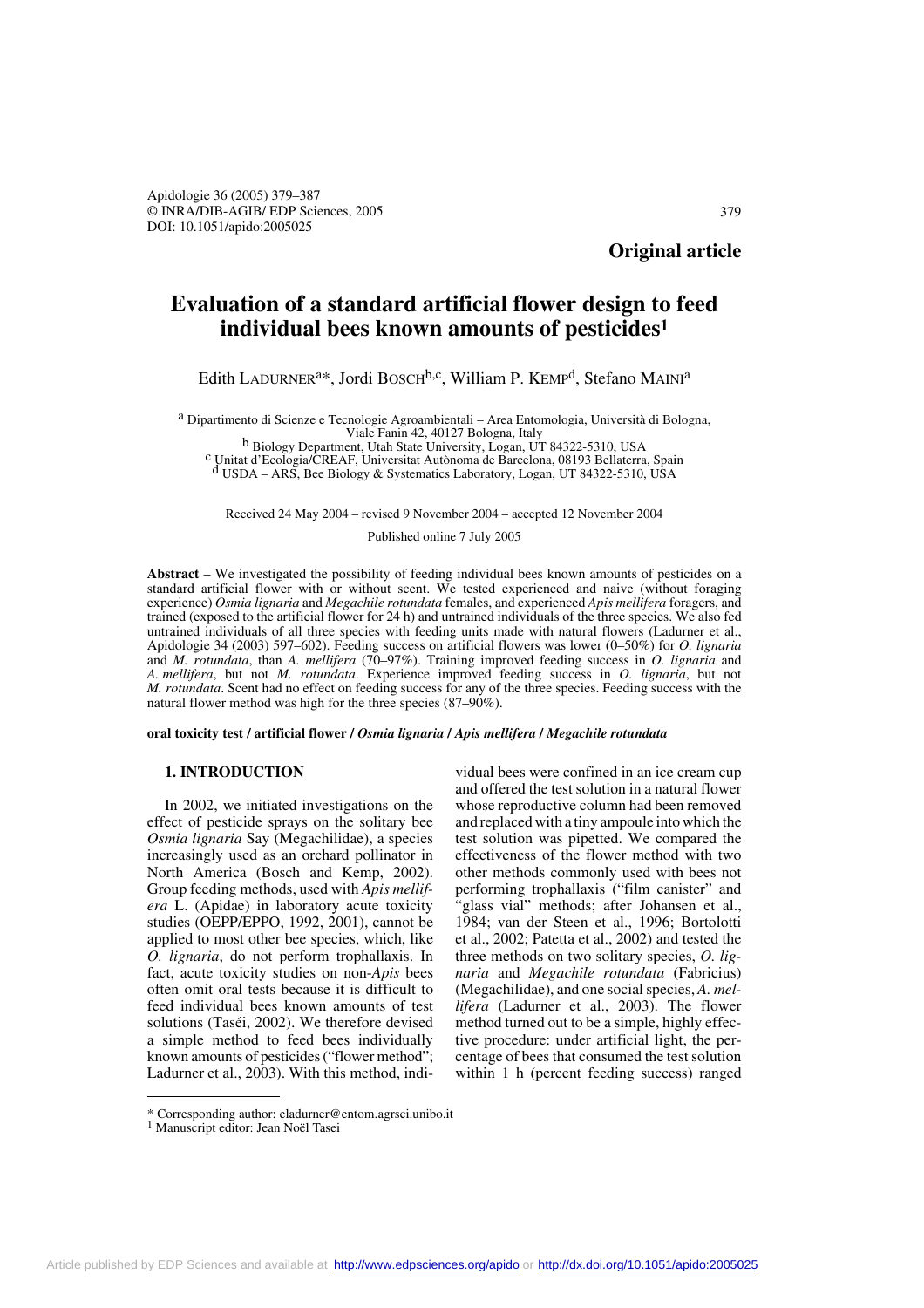from 80 to 95% in all three bee species. With the other two feeding methods under artificial light, percent feeding success varied from 10 to 60% in *A. mellifera* and *M. rotundata* and was 0% in *O. lignaria*. Due to its high success rate, the flower method proved efficient for both feeding unit preparation and rearing or capture of bee specimens, and could thus help simplify laboratory oral toxicity tests on a diversity of bee species.

To further decrease feeding unit preparation, in 2003 we investigated the possibility of substituting natural flowers with artificial flowers. Although artificial flowers can conform to an endless array of designs, our objective was not to find an artificial flower preference "profile" for different bee species. Thus, we did not test a range of shape/color/scent permutations. Rather, our objective was to explore whether a standard type of artificial flower would be satisfactory as an individual feeding method in bee toxicology studies, further simplifying the assay.

In honey bees and bumble bees, response to visual and olfactory stimuli may be conditioned by previous experience (Menzel, 1967, 1968; Heinrich et al., 1977). Thus, response to our feeding method might differ between naive (newly-emerged) and experienced bees (with foraging experience).

It is known that *A. mellifera* quickly learn to associate visual and olfactory stimuli with food sources (Menzel, 1968; Koltermann, 1969; Gould and Gould, 1988; von Frisch, 1993). Similar studies are lacking for *O. lignaria* and *M. rotundata*, but learning capacity has been shown in other solitary bee species (Dukas and Real, 1991; Steinmann and Menzel, 1990). Therefore, response to artificial flowers, and thus success of our feeding method, could also be dependent on training. For these reasons, we decided to test naive and experienced *O. lignaria* and *M. rotundata* (only experienced *A. mellifera* were used), and trained and untrained individuals of all three species.

## **2. MATERIALS AND METHODS**

#### **2.1. Artificial flower design**

To select an appropriate artificial flower design, we relied on previous pollinator studies using artificial flowers (e.g. Waddington, 1980, 1982; Real, 1981; Shafir, 1994; Gegear and Laverty, 1998; review in Kearns and Inouye, 1993), and on the abundant information available for honey bees and bumble bees (Koltermann, 1969; Kriston, 1973; Gould and Gould, 1988; Lunau, 1990; von Frisch, 1993; Menzel and Müller, 1996; Abramson et al., 1997; Wenner, 1998a, b; Gumbert, 2000; Simmonds and Plowright, 2004). We know of no similar studies using artificial flowers for *O. lignaria* or *M. rotundata*.

When visiting a flower, honey bee and bumble bee foragers are subject to a conditioning process by which floral cues, such as color, odor, and shape, are memorized after being associated with a food reward. Naive honey bees and bumble bees seem to have an innate preference for blue and yellow colors (Lunau, 1990; Giurfa et al., 1995; Gumbert, 2000; Simonds and Plowright, 2004). We therefore made artificial blue flowers with yellow nectar guides (Fig. 1). We used colored tape (VWR Scientific Label tape) with mixed colors to build the flowers.

With regard to flower shape, honey bees have an innate preference for complexity, and spontaneously fly towards symmetrical patterns (Menzel, 1967; Free, 1970; Lehrer et al., 1995; Giurfa et al., 1996). Bumble bees also prefer radial, flower-like patterns over concentric patterns and unpatterned stimuli (Simonds and Plowright, 2004). We therefore arranged a symmetrical array of eight blue petals  $(1.3 \times 0.5 \text{ cm})$  around a well drilled into the center of a green florists' dry foam cube  $(3 \times 3 \times 1 \text{ cm})$  from FloraCraft Corporation, Ludington, MI. Radial  $(0.9 \times 0.1 \text{ cm})$  and central (inside diameter 0.5 cm, outside diameter 0.6 diameter) yellow nectar guides were placed on the petals (Fig. 1). A tiny plastic ampoule (inside diameter 2 mm, outside diameter 3 mm, height 5 mm), in which the test solution could be later pipetted, was inserted into the well. The plastic ampoule was built as described in Ladurner et al.  $(2003)$ 

Honey bee foragers typically learn odors to a level of 90–95% correct choices after 1–4 visits (Koltermann, 1969; Gould and Gould, 1988). We scented our artificial flowers with lavender oil. A piece of filter paper (diameter 0.5 cm) soaked in 4 µL of diluted lavender oil (pure lavender oil from Aura Cacia ®, Norway, IA, diluted in paraffin oil 1:100 by volume) was placed inside the well of the artificial flower, beneath the plastic ampoule.

# **2.2. Bees**

#### *2.2.1. Experience*

We tested *O. lignaria* and *M. rotundata* females that were either naive (newly emerged bees that had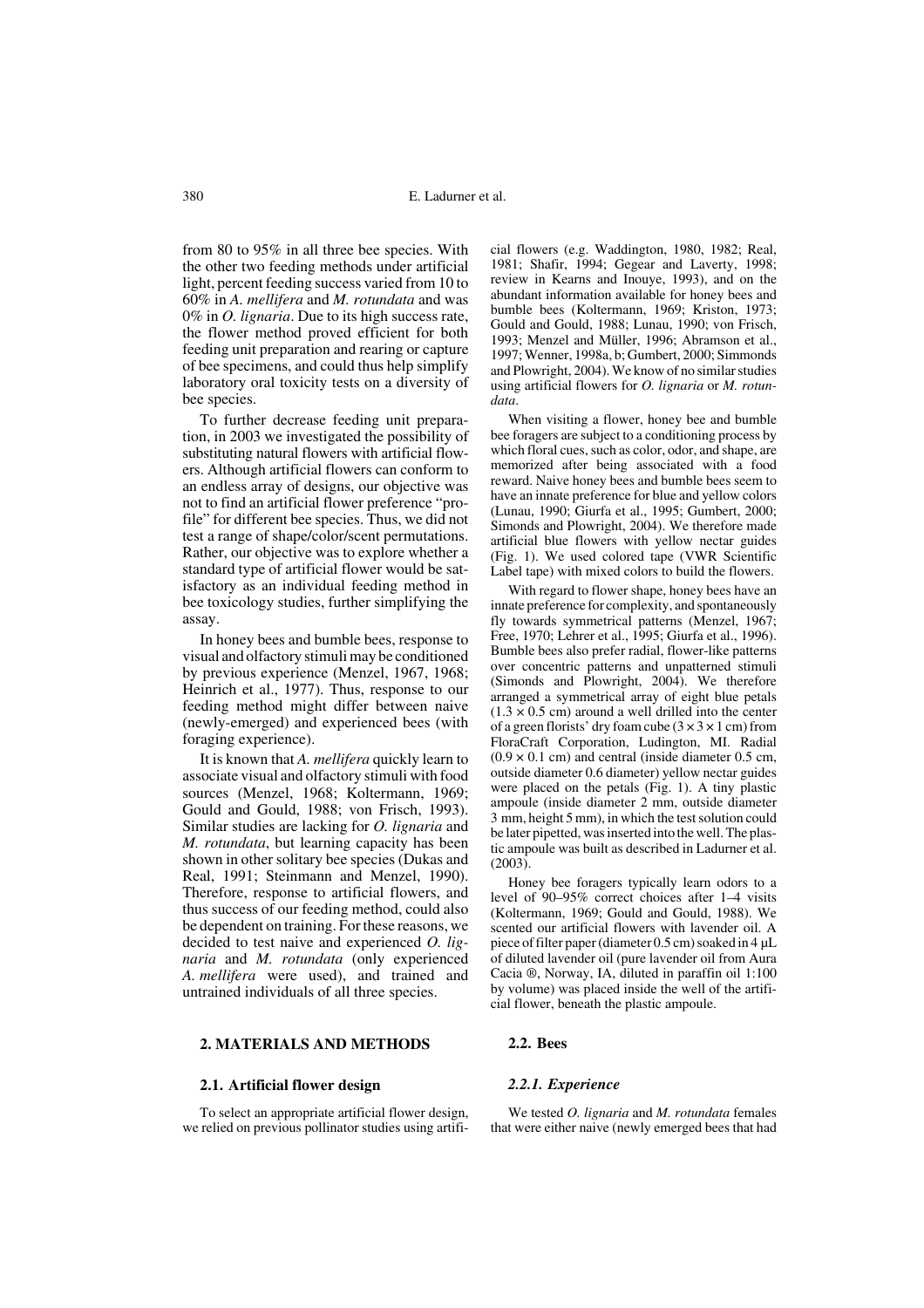

**Figure 1.** *Osmia lignaria* female on artificial flower with blue petals and yellow nectar guides on a green platform.

never visited a flower) and experienced (bees that had already foraged on natural flowers). We only tested experienced *A. mellifera* foragers.

To obtain naive *O. lignaria* and *M. rotundata*, wintering females within their cocoons from populations reared at the Bee Biology and Systematics Laboratory, Logan, Utah, were incubated until emergence at  $25^{\circ}$ C and  $29^{\circ}$ C, respectively. Upon emergence, females were transferred to a screened flight cage (40  $\times$  30  $\times$  30 cm) at room temperature (22 °C) to allow them to deposit meconium, and were tested the next morning.

Experienced *O. lignaria* and *M. rotundata* females were obtained from active nesting units adjacent to the laboratory. *Osmia lignaria* nesting units were made of solid wood blocks with paper straws (diameter 7.5 mm) inserted in 15-cm holes drilled into the wood blocks (Bosch and Kemp, 2001). For *M. rotundata* we used polystyrene nesting blocks (Beaver Plastics Ltd, Alberta, Canada), with paper straws (diameter 6 mm, length 8.75 cm) inserted into the holes. After sunset, we inspected all paper straws with a flashlight. Paper straws containing females were removed with a pair of forceps, plugged with a cotton ball at each end, and brought to the laboratory. In the laboratory, the cotton balls were removed, and the straws were transferred into a flight cage and kept in the dark at room temperature (22 °C) overnight. The next morning, bees exiting the paper straws were captured and assigned to the different treatments. No chilling was necessary for either *O. lignaria* or *M. rotundata*.

Experienced *A. mellifera* foragers were captured in the morning at the entrance of a queen-right, healthy hive and brought to the laboratory, where they were chilled for a maximum of 30 min at  $4^{\circ}$ C.

## *2.2.2. Training*

Bees collected as explained above were considered "untrained". To train individuals, groups of 10 *O. lignaria*, *M. rotundata*, or *Apis mellifera* were transferred to holding cages containing an artificial flower feeder. Holding cages consisted of waxed cardboard ice cream cups (diameter 8 cm, height 5 cm) from Sweetheart Cup Company Inc., Chicago, IL, covered with a plastic Petri dish lid. A wire mesh screen insert (diameter 7 cm, mesh size  $2 \times 1$  mm) in the Petri dish lid provided adequate aeration. The feeder consisted of an artificial flower like those described above in Section 2.1, but with a central hole (diameter 0.5 cm). The artificial flower was fitted with a 5 mL-sample vial (Nalge Nunc International) with a lid. The sample vial contained a sucrose solution (25% volume), with a soaked cigarette filter, inserted through the lid of the vial, and protruding through the central hole of the flower. For those bees assigned to treatments with scented flowers, a piece of filter paper  $(1.0 \times 0.3 \text{ cm})$  soaked with 8 µL of floral scent (pure lavender oil diluted in paraffin oil, 1:100 by volume) was taped on the lid of the sample vial, underneath the artificial flower.

Holding cages (each with 10 bees and 1 artificial flower feeder), were kept in an incubator for 24 h (temperatures: 22 °C for *O. lignaria*, and 25 °C for *M. rotundata* and *A. mellifera*; relative humidity 60– 80%, photoperiod 12:12 h light:dark). The artificial feeder was removed the next morning. *Osmia*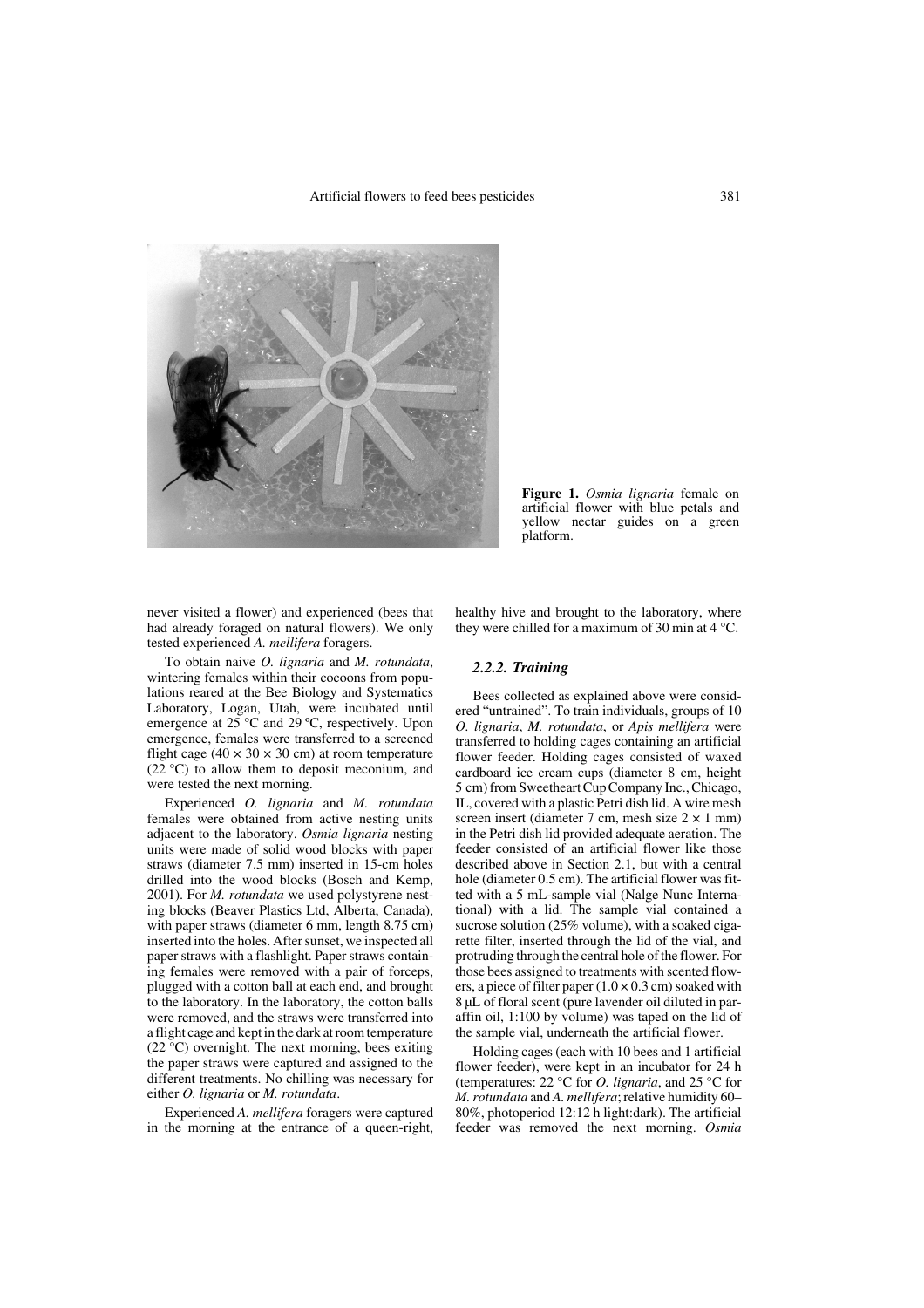|              | Experience | Training | Flower type          |                    |         |  |  |
|--------------|------------|----------|----------------------|--------------------|---------|--|--|
| Bee species  |            |          | Unscented artificial | Scented artificial | Natural |  |  |
| O. lignaria  | no         | no       | $\theta$             | 0                  | 90      |  |  |
|              | no         | yes      | 30                   | 57                 |         |  |  |
|              | yes        | no       | 30                   | 33                 |         |  |  |
|              | yes        | yes      | 30                   | 50                 |         |  |  |
| M. rotundata | no         | no       | 3                    | $\Omega$           | 87      |  |  |
|              | no         | yes      | 0                    | 3                  |         |  |  |
|              | yes        | no       |                      | 13                 |         |  |  |
|              | yes        | yes      | 0                    | 20                 |         |  |  |
| A. mellifera | yes        | no       | 70                   | 77                 | 87      |  |  |
|              | yes        | yes      | 97                   | 97                 |         |  |  |

**Table I.** Percent feeding success in *Osmia lignaria* and *Megachile rotundata* females, and *Apis mellifera* foragers offered 10  $\mu$ L of sugar solution using three different flower types (n = 30 per species/flower type).

*lignaria* and *M. rotundata* females were then starved for 24 h, and *A. mellifera* workers for 4 h, prior to being tested.

#### **2.3. Assays**

Feeding units consisted of holding cages as described in Section 2.2, each containing one flower and one bee. Feeding units were placed in an incubator below two 15W Cool White Sylvania® fluorescent tubes (Ladurner et al., 2003). Ten uL of test solution (25% v/v sucrose in water), pipetted into the plastic ampoule, were offered to each bee for 1 h. Ampoules were then visually inspected and scored as either empty or full (the bee had not consumed the solution). Because scent-marking of flowers has been reported in several bee species (Frankie and Vinson, 1977; Cameron, 1981; Schmitt and Bertsch, 1990; von Frisch, 1993), each flower was used only once.

Temperatures during tests were  $22 \pm 2$  °C for *O. lignaria*, and  $25 \pm 2$  °C for *M. rotundata* and *A. mellifera*. Sample sizes were 30 individuals of each species per flower.

For comparative purposes, we also tested 30 untrained individuals of each species (naive *O. lignaria* and *M. rotundata*, experienced *A. mellifera*) using the natural flower method (Ladurner et al., 2003) with periwinkle (*Vinca minor* L.) flowers. The reproductive column was substituted with a plastic ampoule, identical to the one described above, and inserted into a well drilled into a piece of green florists' dry foam identical to that used with artificial flowers.

#### **2.4. Statistical analysis**

We used a Logit model (PROC GENMOD, SAS Institute Inc., 1989; Allison, 1999), to evaluate the effect of scent, experience and training on the proportion of bees that fed from the artificial flowers.

In this study, accommodations were required for two types of zero values in our contingency tables that caused problems with the performance of computational algorithms. First, structural zeros occurred because the experimental design was not balanced, due to the lack of inexperienced *A. mellifera* as described above. To address structural zeros, we used the standard method of simply deleting them prior to estimating the model with PROC GENMOD (Agresti, 1990; Allison, 1999). Second, zeros occurred in the contingency tables because some of the values were zero, so we added  $10^{-6}$  to all contingency table cells and performed sensitivity analyses to confirm minimal impact on parameter estimates and goodness of fit statistics, as recommended by Agresti (1990). Because different bee species were tested under different temperatures and after different starvation periods, we analyzed the data from each species separately.

# **3. RESULTS**

Naive, untrained *O. lignaria* did not feed at all, irrespective of the presence of scent (Tab. I). Both experience and training significantly increased feeding success rates (percentage of bees that consumed the test solution within 1 h) on the artificial flower (Tab. II). The experience-training interaction was significant (Tab. II) because training increased feeding rates in inexperienced bees more so than in experienced bees (Tab. I). However, the presence of scent did not result in an increased proportion of feeding bees (Tab. II). Even with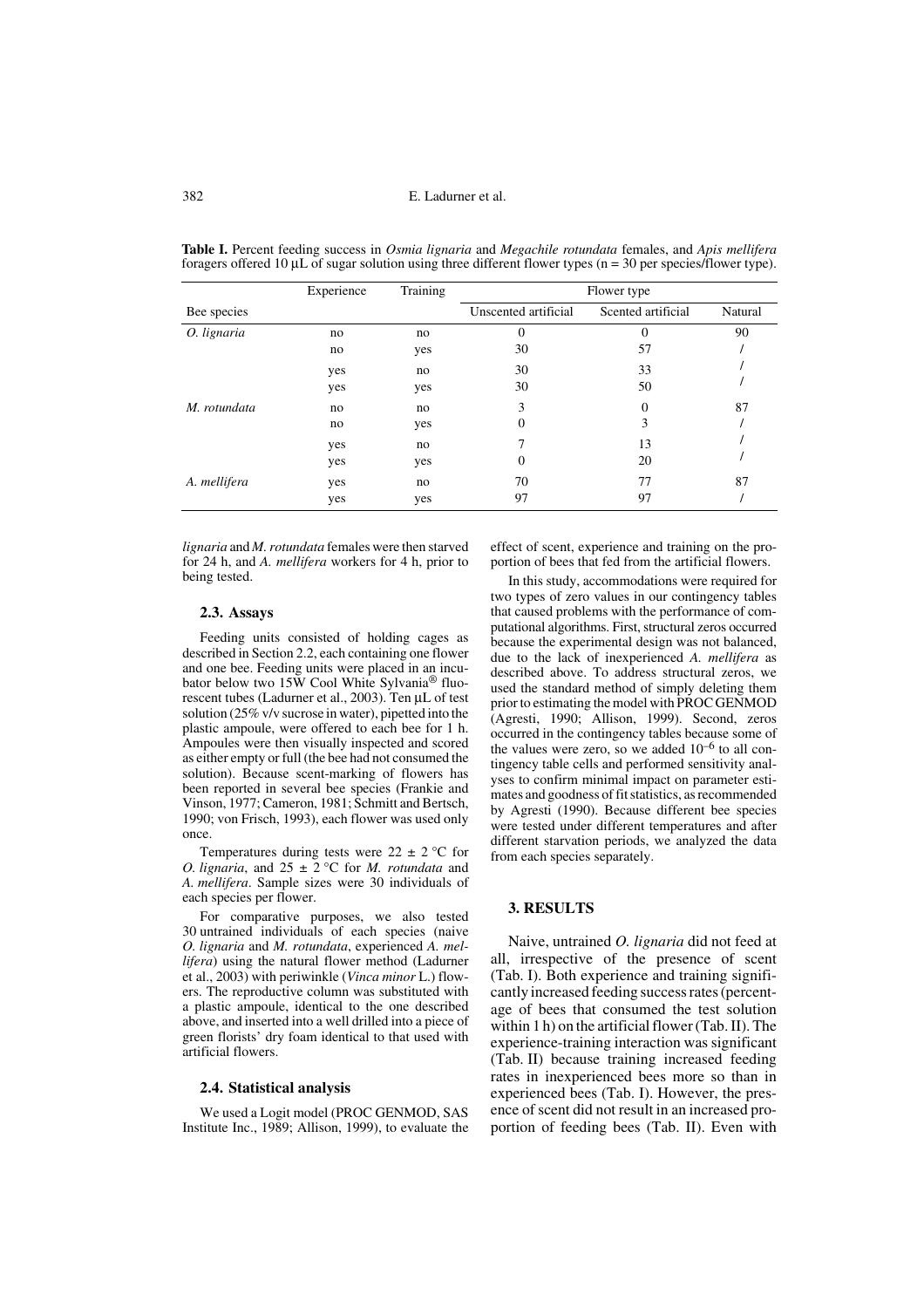| Source                       | DF | O. lignaria |          | M. rotundata |                  | A. mellifera |        |
|------------------------------|----|-------------|----------|--------------|------------------|--------------|--------|
|                              |    | Chi-square  | P        | Chi-square   | $\boldsymbol{P}$ | Chi-square   | P      |
| experience                   |    | 19.91       | < 0.0001 | 2.97         | 0.0846           |              |        |
| training                     |    | 33.51       | < 0.0001 | 0.91         | 0.3403           | 14.14        | 0.0002 |
| scent                        |    | 2.71        | 0.1000   | 2.00         | 0.1573           | 0.05         | 0.8259 |
| $experience \times training$ |    | 23.38       | < 0.0001 | 0.91         | 0.3403           |              |        |
| $experience \times scent$    |    | 0.12        | 0.7261   | 2.00         | 0.1572           |              |        |
| training $\times$ scent      |    | 0.80        | 0.3704   | 6.13         | 0.0133           | 0.05         | 0.8259 |

**Table II.** Results of the Logit model analyzing feeding success on artificial flowers as a function of experience, training and scent.

trained bees, percent feeding success never reached 60% (Tab. I).

Percent feeding success in *M. rotundata* was very low, and never exceeded 20% (Tab. I), irrespective of experience, training or scent (Tab. II). Only the training-scent interaction was marginally significant (Tab. II).

Independent of the presence of scent, training significantly increased feeding success in *A. mellifera* (Tab. II): 97% of trained workers consumed the test solution in 1 h versus 70– 77% of untrained workers (Tab. I).

Feeding success on the natural flower was near 90% in all three bee species (naive, untrained *O. lignaria* and *M. rotundata*, and experienced, untrained *A. mellifera*).

#### **4. DISCUSSION**

## **4.1. Feeding success**

Overall, feeding success on artificial flowers was much higher for *A. mellifera* than *O. lignaria* or *M. rotundata*. We posit two possible explanations for this result. First, workers of social species are less likely to be constrained in their foraging behavior than most other insects (Goulson, 2003). In a previous study, *A. mellifera* also performed better than *O. lignaria* and *M. rotundata* on artificial feeding units (Ladurner et al., 2003). Second, to select the standard artificial flower design and the training procedure for our experiments, we relied primarily on information available for honey bees (Koltermann, 1969; Kriston, 1973; Gould and Gould, 1988; von Frisch, 1993; Menzel and Müller, 1996). Untrained *A. mellifera* foragers may have learned and memorized various flower color/odor/shape combinations prior to being captured at the hive entrance. Their ability to generalize and their dynamic memory storage and recall processes may have helped them identify the artificial flower as a food source (Smith, 1991; Menzel et al., 1993; Giurfa et al., 1996, 2003; Sandoz et al., 2001). Feeding success in trained *A. mellifera* was almost 100%, whether or not the artificial flower was scented. In *A. mellifera* foragers, information about a rewarding floral source is consolidated into a long-term memory within 10–15 minutes, where it remains until death or until re-learning occurs (Menzel, 1968; Menzel and Müller, 1996). Our training lasted 24 h, and thus the honey bees had plenty of time to learn and memorize the odor, color and shape of the artificial flower.

On the natural flower, feeding success was high for all three species (87–90%), corroborating the results obtained in our previous study with smaller sample sizes (Ladurner et al., 2003). Even naive *O. lignaria* and *M. rotundata* females were spontaneously attracted to the natural flower.

# **4.2. Scent**

Even though experienced and trained bees performed better on scented artificial flowers than on unscented flowers in all bee species, scent had no significant effect in any of the three species tested. Among floral stimuli, the odor-food association is known to be the most efficient for the recognition of floral sources in honey bees, but the response of experienced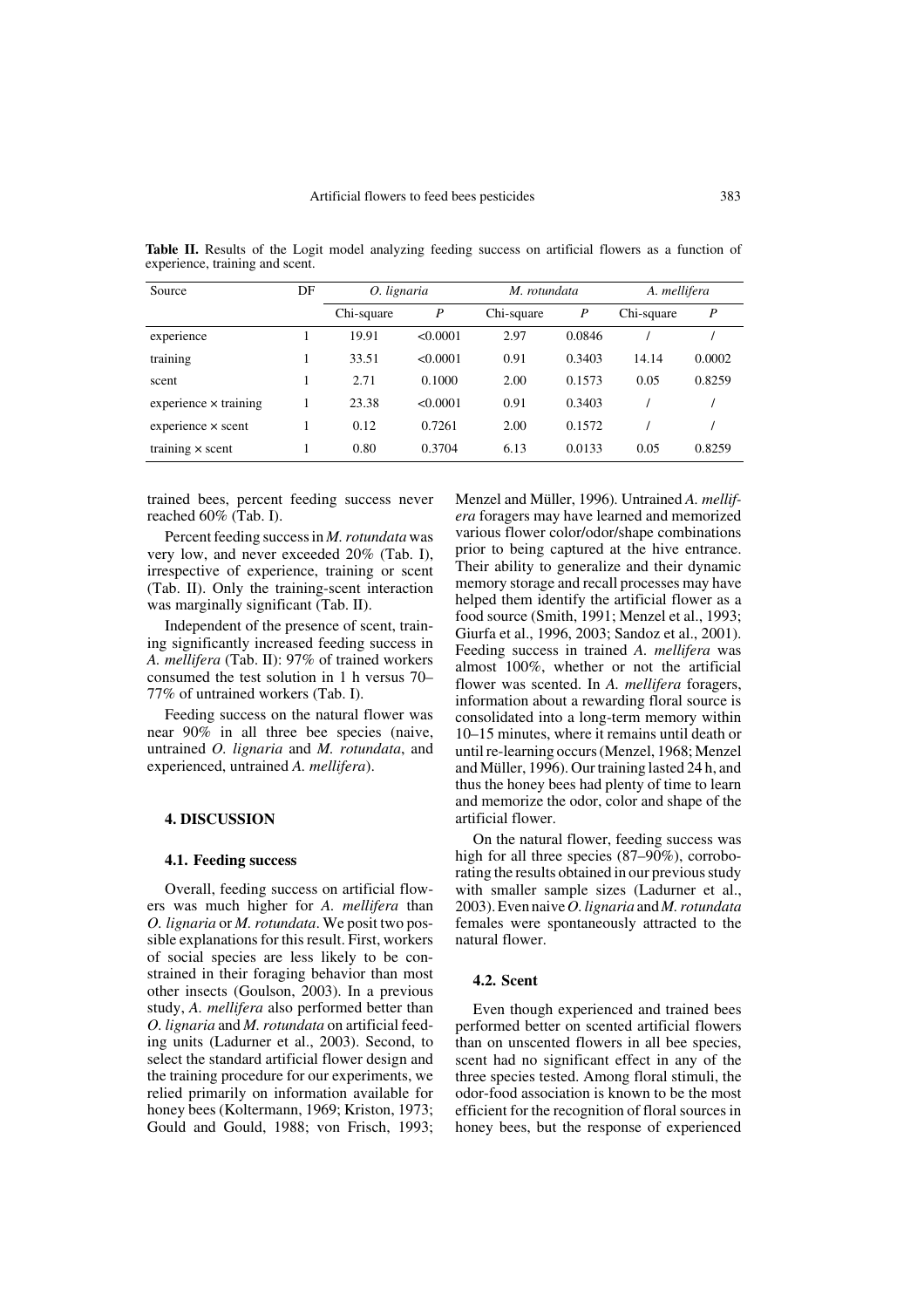honey bees to an odor depends on the odor to which they have been previously conditioned (Kriston, 1973; Smith, 1991; Menzel et al.; 1993; Hosler and Smith, 2000). With trained bees, the duration of the training procedure (24 h) may have determined that the increase in feeding success on scented artificial flowers failed significance.

The lavender odor could also have reached saturation in the limited volume of the holding cages, and it would then act as an incentive rather than as a cue for the bees. However, to know the exact concentration of an odorant, the number of odorant molecules per unit air volume should be measured, which was beyond the intended scope of our study.

## **4.3. Experience**

Experience had a significant effect in *O. lignaria* but not in *M. rotundata*. Only experienced *A. mellifera* were tested. Official guidelines recommend the use of *A. mellifera* foragers for acute toxicity studies, because they are considered to be more likely directly exposed to pesticides (EPA, 1996; OEPP/EPPO, 1992, 2001). No official guidelines exist for solitary bees. However, naive solitary, female bees begin foraging shortly after emergence, and may be immediately exposed to pesticide sprays. In fact, Taséi (1977) and Johansen et al. (1983) recommend using 1- to 2-day-old bees for toxicity studies with *M. rotundata*. The toxicity of pesticides to bees is age-dependent (Ladas, 1970; Guez et al., 2001; Taséi, 2002). Using newly emerged bees in acute toxicity studies would allow testing bees of the same age, and monitoring emergence would allow investigating age-dependent effects of pesticides on both solitary and social bees.

#### **4.4. Training**

Training significantly increased feeding success rates in *A. mellifera* and *O. lignaria*, but not in *M. rotundata*. However, while none of the untrained *A. mellifera* foragers died when immediately transferred on the flower upon chilling, 10% of the trained honey bees died in the holding cages during the test, and had to be substituted. The training procedure probably exposed honey bees to excessive stress, resulting in increased mortality. In acute toxicity

tests, bees should be stressed as little as possible to prevent biasing of data (Ladas, 1970; Wahl and Ulm, 1983; OEPP/EPPO, 1992, 2001). In *O. lignaria*, the improvement in feeding success achieved with training (trained vs. untrained bees: 30–57% vs. 0–33%), even though significant, was not large enough to justify its use in acute oral toxicity studies: too much extra time would be involved in terms of feeding unit preparation and training procedure, and too many extra bees would be necessary compared with the natural flower method (Ladurner et al., 2003). At least three groups of 10 or more bees should be tested at each concentration of a test solution in toxicity tests (OEPP/EPPO, 1992, 2001). In *M. rotundata*, feeding success was very low, and never exceeded 20% irrespective of experience, training or scent.

It could be that we did not choose the appropriate artificial flower design and/or training procedure for every species. However, as already mentioned, our objective was to explore whether one standard type of artificial flower could be used as an individual feeding method in bee toxicology studies.

# **4.5. Concluding remarks**

Although our training procedure and artificial flower design were highly effective for *A. mellifera*, they did not provide an effective method to successfully feed individual bees of all three species. Other flower designs and/or training procedures could be investigated in future studies, but our results suggest that different species may require different flower designs, and that training (with the extra time involved) may be necessary to achieve optimal feeding rates. However, the natural flower method was highly effective with all species tested, confirming the results in Ladurner et al. (2003) and did not require training. For these reasons, we recommend its use in acute oral toxicity tests in the laboratory.

#### **ACKNOWLEDGEMENTS**

We are grateful to G. Trostle and S. Kalaskar for their help throughout the study. We also thank Rosalind James and James H. Cane for their useful comments on a draft of the manuscript. Susan Durham, Dept. of Biology, Utah State University,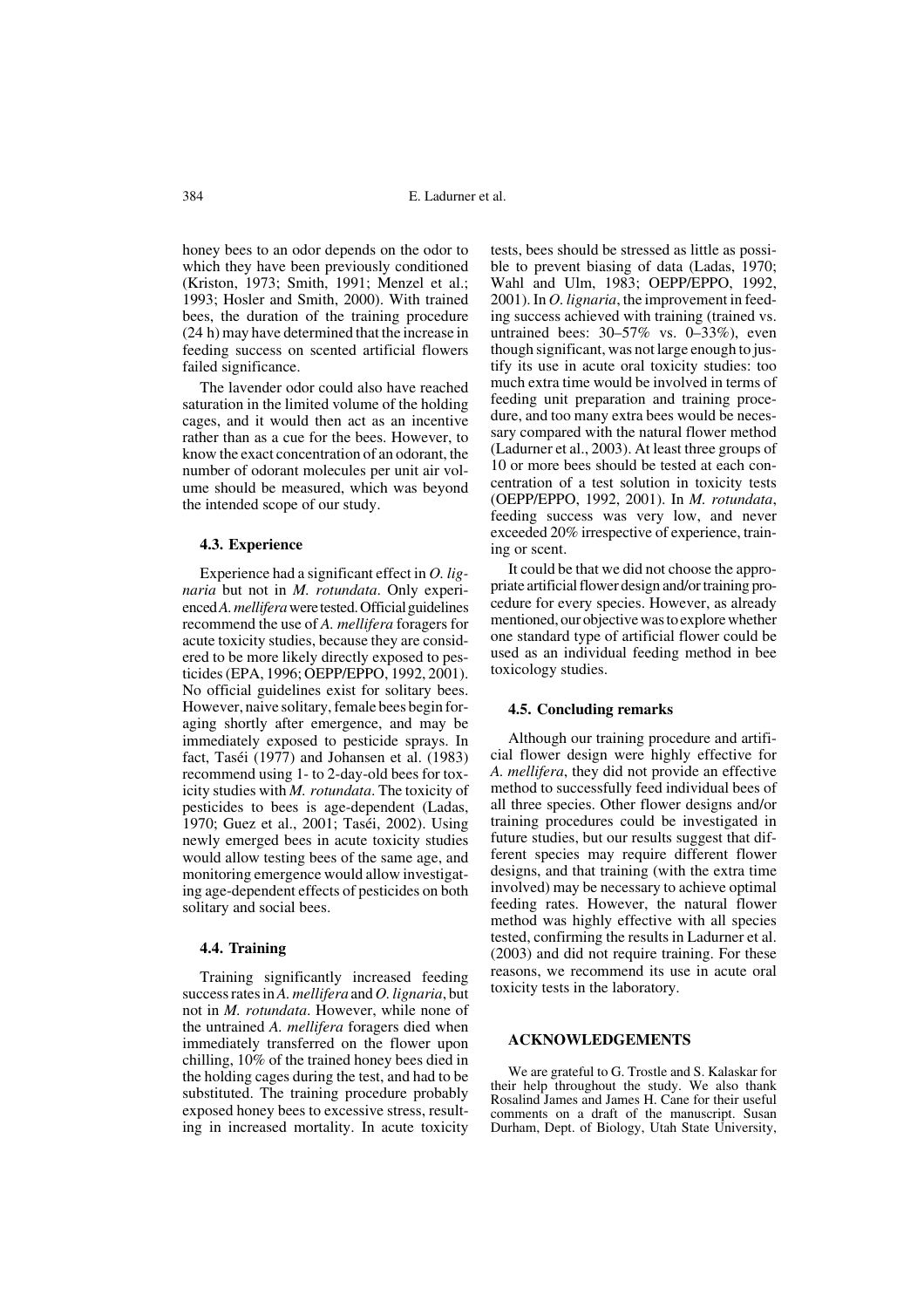Logan UT provided helpful insight in addressing zeros in contingency table analyses. This study was partially supported by a Ph.D. scholarship from the University of Bologna to E. L.

**Résumé** – **Évaluation d'un dispositif de fleur artificielle pour administrer individuellement à des abeilles des quantités connues de pesticides.** La toxicité orale est souvent ignorée dans les études de toxicité des diverses espèces d'abeilles ne pratiquant pas la trophallaxie, parce qu'il est difficile de les nourrir individuellement. Nous avons étudié la possibilité d'administrer des quantités connues de pesticides individuellement à des abeilles en utilisant un type de fleur artificielle standardisée. La fleur artificielle a une structure radiale comportant huit pétales bleus et des « enseignes à nectar » jaunes avec au centre une ampoule pour le nourrissement (Fig. 1). Nous avons comparé des fleurs parfumées (avec de l'essence de lavande diluée dans de l'huile de paraffine) et non parfumées. Nous avons testé des femelles d'osmies (*Osmia lignaria*) et de mégachiles (*Megachile rotundata*) expérimentées et naïves et des ouvrières d'abeilles domestiques (*Apis mellifera*) expérimentées, de même que des individus des trois espèces conditionnés ou non. Les abeilles naïves étaient des abeilles naissantes et les abeilles expérimentées ont été capturées au nid. Pour conditionner les abeilles, nous les avons laissées 24 h dans une cagette avec un nourrisseur fixé à une fleur artificielle identique à la fleur test. Nous avons aussi testé des individus non conditionnés des trois espèces sur des unités de nourrissement constituées de fleurs naturelles (Ladurner et al., 2003). Pour cela une ampoule avec la solution à tester a été fixée à une fleur de pervenche (*Vinca minor*) après élimination de la colonne sexuelle. Dans tous les cas, les fleurs avec la solution à tester (10 µL d'une solution aqueuse de saccharose à 25 % v/v) ont été proposées à des abeilles encagées individuellement durant 1 h. Les tests ont été faits sous lumière artificielle à 22 °C pour *O. lignaria* et à 25 °C pour *M. rotundata* et *A. mellifera*. Au total, le succès du nourrissement ou S.N. (pourcentage d'abeilles ayant consommé la solution à tester en 1 h) sur les fleurs artificielles a été beaucoup plus faible (0–50 %) pour *O. lignaria* et *M. rotundata* que pour *A. mellifera* (70–97 %) (Tab. I). L'odeur n'a eu aucun effet sur le S.N. pour aucune des trois espèces (Tab. II). Le fait d'être expérimenté a significativement amélioré le S.N. pour *O. lignaria*, mais n'a pas donné de résultat significatif pour *M. rotundata* (Tab. II). Le conditionnement a amélioré le S.N. pour *O. lignaria* (particulièrement pour les individus naïfs) et *A. mellifera*, mais pas pour *M. rotundata* (Tab. II). Le S.N. avec la méthode de la fleur naturelle a été élevé pour les trois espèces (87–90 %) (Tab. I). D'autres dispositifs de fleur artificielle pourraient être testés à l'avenir. Nos résultats indiquent néanmoins que différents dispositifs et/ou méthodes de conditionnement pourraient être nécessaires pour nourrir efficacement diverses espèces d'abeilles. Entre-temps nous recommandons la méthode de la fleur naturelle car (1) elle ne nécessite aucun conditionnement, (2) elle est économe en temps et en spécimens d'abeilles et (3) elle est vraisemblablement applicable à une large gamme d'espèces.

#### *Osmia lignaria* **/** *Megachile rotundata* **/** *Apis mellifera* **/ toxicité orale / test / fleur artificielle**

**Zusammenfassung** – **Bewertung einer standardisierten künstlichen Blüte zur Fütterung einzelner Bienen mit festgelegten Pestizidmengen.** Die orale Toxizität wird in Toxizitätstests bei Bienenarten ohne kommunalen Futteraustausch wegen der Schwierigkeit der individuellen Fütterung häufig nicht beachtet. Wir untersuchten die Möglichkeit, Einzelbienen mit bekannten Pestizidmengen auf einem Standardtyp einer künstlichen Blüte zu füttern. Die Kunstblüte hatte eine radiale Struktur mit 8 blauen Blütenblättern und gelben Nektarmalen. In der Mitte befand sich eine Futterampulle (Abb. 1). Wir verglichen Blüten mit Duft (Lavendelöl verdünnt in Paraffinöl) mit duftlosen Blüten. Es wurden erfahrene und unerfahrene *Osmia lignaria* und *Megachile rotundata* Weibchen und erfahrene *Apis mellifera* Arbeiterinnen getestet. Außerdem testeten wir sowohl dressierte als auch undressierte Tiere von allen 3 Arten. Unerfahrene Bienen waren frisch geschlüpft, erfahrene wurden an ihren Nestern gefangen. Zur Dressur hielten wir Bienen 24 h lang in einem Käfig, ausgestattet mit einer dem Test entsprechenden Kunstblüte mit Futtergefäß. Zum Vergleich testeten wir auch untrainierte Bienen aller 3 Arten auf Futtervorrichtungen mit natürlichen Blüten (Ladurner et al., 2003). Diese bestanden aus einer *Vinca minor* Blüte, in der eine Ampulle mit der Testlösung nach Entfernung des Fruchtknotens befestigt wurde. In allen Versuchen wurden Einzelbienen, denen 10 µL Testlösung (25 % Volumeneinheit Sucrose und 75 % Volumeneinheit Wasser) geboten wurde, für eine Stunde im Käfig gehalten. Die Versuche wurden bei künstlichem Licht bei 22 °C (*O. lignaria*) oder 25 °C (*M. rotundata, A. mellifera*) durchgeführt.

Insgesamt war der Erfolg der Fütterung (% Bienen, die die Testlösung in 1 h aufnahmen) auf Kunstblüten bei *O. lignaria* und *M. rotundata* viel geringer (0–50 %) als bei *A. mellifera* (70–97 %) (Tab. I). Duft hatte bei keiner Art einen Einfluss auf die Futteraufname (Tab. II). Erfahrung verbesserte die Futteraufnahme signifikant bei *O. lignaria*, aber nicht bei *M. rotundata* (Tab. II). Eine Dressur erhöhte die Futteraufnahme nur bei *O. lignaria* (besonders bei naiven Einzeltieren) und *A. mellifera* (Tab. II). Der Erfolg bei einer Fütterung mit der Methode "natürliche Blüten" war bei allen 3 Arten hoch (87–90 %) (Tab. I).

Kunstblüten in anderen Mustern könnten zukünftig getestet werden. Unsere Ergebnisse weisen jedoch darauf hin, dass unterschiedliche Muster und/oder Dressurmethoden bei verschiedenen Bienenarten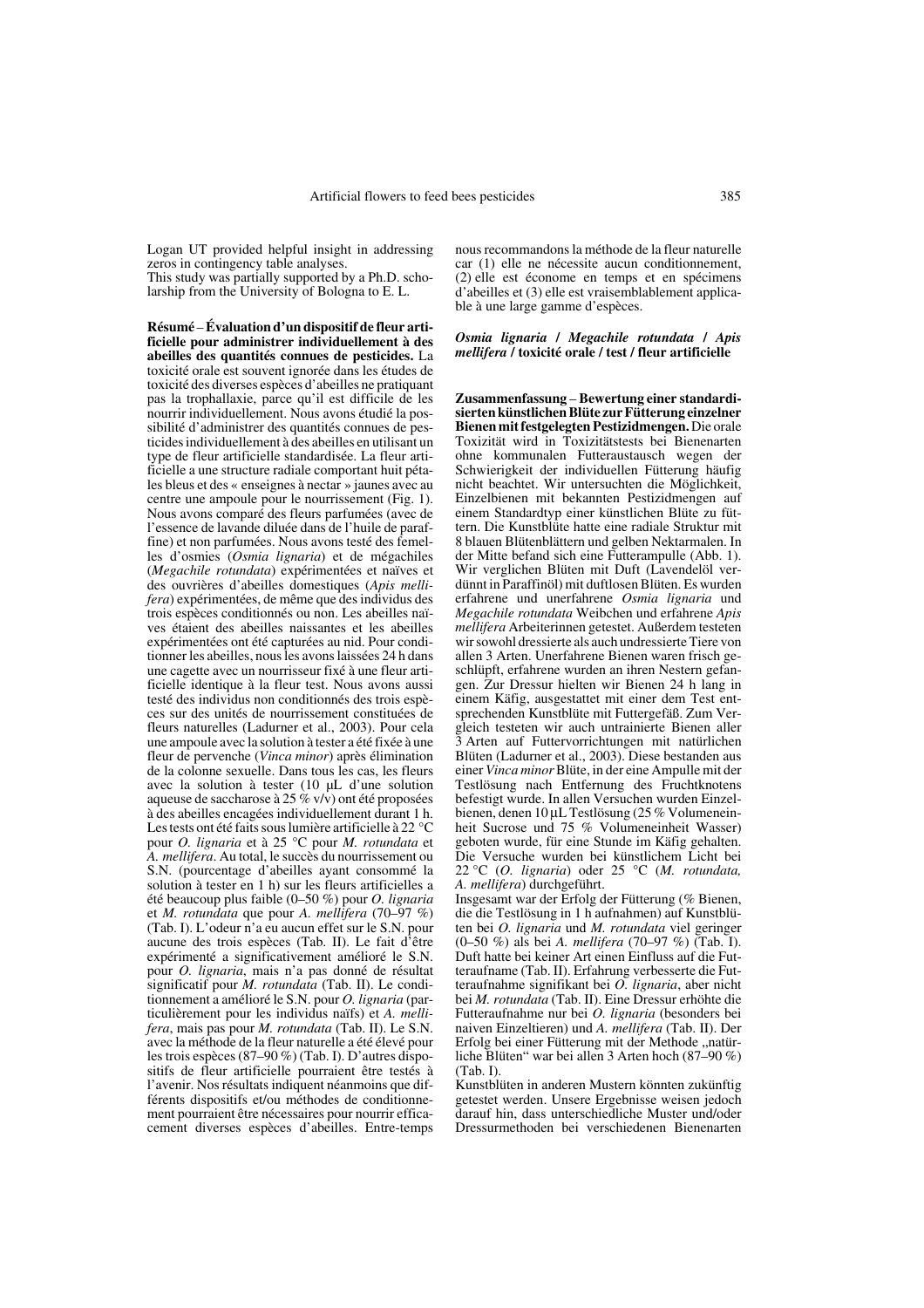für eine effektive Fütterung nötig sein könnten. Bis dahin empfehlen wir die Methode "natürliche Blüten" zur Fütterung von Einzelbienen: (1) eine Dressur der Bienen entfällt und sie war bei allen 3 getesteten Arten sehr effektiv, (2) sie spart Zeit und Bienen und (3) sie ist wahrscheinlich auf einen weiten Bereich der Arten anwendbar.

**Oraler Toxizitätstest / Kunstblüte /** *Osmia lignaria* **/** *Apis mellifera* **/** *Megachile rotundata*

## **REFERENCES**

- Abramson C.I., Aquino I.S., Silva M.C., Price J.M. (1997) Learning in the africanized honey bee: *Apis mellifera* L., Physiol. Behav. 62, 657–674.
- Agresti A. (1990) Categorical data analysis, John Wiley & Sons, New York.
- Allison P.D. (1999) Logistic regression using the SAS System: Theory and application, SAS Institute Inc., Cary, NC.
- Bortolotti L., Porrini C., Sbrenna G. (2002) Effetti dell'imidacloprid nei confronti di *Bombus terrestris* (L.), Prove di laboratorio, Inf. Fitopatol. 3, 66– 71.
- Bosch J., Kemp W.P. (2001) How to manage the blue orchard bee as an orchard pollinator, Handbook Series, Book 5, Sustainable Agriculture Network, Beltsville, MD.
- Bosch J., Kemp W.P. (2002) Developing and establishing bee species as crop pollinators: the example of *Osmia* spp. (Hymenoptera: Megachilidae) and fruit trees, Bull. Entomol. Res. 92, 3–16.
- Cameron S.A. (1981) Chemical signals in bumblebee foraging, Behav. Ecol. Sociobiol. 9, 257–260.
- Dukas R., Real L.A. (1991) Learning foraging tasks by bees: a comparison between social and solitary species, Anim. Behav. 42, 269–276.
- EPA (1996) Ecological effects test guidelines OPPTS 850.3020, Honey bee acute contact toxicity US EPA.
- Frankie G.W., Vinson S.B. (1977) Scent marking of passion flowers in Texas by females of *Xylocopa virginica texana* (Hymenoptera: Anthophoridae), J. Kans. Entomol. Soc. 50, 613–625.
- Free J.B., (1970) Effect of flower shapes and nectar guides on the behaviour of foraging honeybees, Behaviour 37, 269–285.
- Gegear R.J., Laverty T.M. (1998) How many flower types can bumble bees work at the same time? Can. J. Zool. 76, 1358–1365.
- Giurfa M., Núñez J., Chittka L., Menzel R. (1995) Colour preferences of flower-naive honeybees, J. Comp. Physiol. A 178, 699–709.
- Giurfa M., Eichmann B., Menzel R. (1996) Symmetry perception in an insect, Nature 382, 459–461.
- Giurfa M., Schubert M., Reisenman C., Gerber B. Lachnit H. (2003) The effect of cumulative experience on the use of elemental and configural vision discrimination strategies in honeybees, Behav. Brain Res. 145, 161–169.
- Gould J.L., Gould C.G. (1988) The honey bee, Scientific American Library, New York.
- Goulson D. (2003) Bumblebees, behaviour and ecology, Oxford University Press, Oxford, UK.
- Guez D., Suchail S., Gauthier M., Maleszka R., Belzunces L. (2001) Contrasting effects of imidacloprid on habituation in 7- and 8-day-old honeybees (*Apis mellifera*), Neurobiol. Learn. Mem. 76, 183–191.
- Gumbert A. (2000) Color choices by bumble bees (*Bombus terrestris*): innate preferences and generalization after learning, Behav. Ecol. Sociobiol. 48, 36–43.
- Heinrich B., Mudge P.R., Deringes P.G. (1977) Laboratory analysis of flower constancy in foraging bumblebees: *Bombus ternarius* and *B. terricola*, Behav. Ecol. Sociobiol. 2, 247–265.
- Hosler J.S., Smith B.H. (2000) Blocking and the detection of odor components in blends, J. Exp. Biol. 203, 2797–2806.
- Johansen C.A., Mayer D.F., Eves J.D., Kious C.W. (1983) Pesticides and bees, Environ. Entomol. 12, 1513–1518.
- Johansen C.A., Rincker C.M., George D.A., Mayer D.F., Kious C.W. (1984) Effects of Aldicarb and its biologically active metabolites on bees, Environ. Entomol. 13, 1386–1398.
- Kearns C.A., Inouye D.W. (1993) Techniques for pollination biologists, University Press of Colorado, Niwot, Colorado.
- Koltermann R. (1969) Lern- und Vergessensprozesse bei der Honigbiene – aufgezeigt anhand von Duftdressuren, Z. Vgl. Physiol. 63, 310–334.
- Kriston I. (1973) Die Bewertung von Duft- und Farbsignalen als Orientierungshilfen an der Futterquelle durch *Apis mellifera* L., J. Comp. Physiol. 84, 77–94.
- Ladas A. (1970) Der Einfluss verschiedener Konstitutions- und Umweltfaktoren auf die Anfälligkeit der Honigbiene (*Apis mellifica* L.) gegenüber zwei insektiziden Pflanzenschutzmitteln, Diplomarbeit, Hohe Landwirtschaftliche Fakultät, Rheinische Friedrich-Wilhelm-Universität, Bonn, Germany.
- Ladurner E., Bosch J., Maini S., Kemp W.P. (2003) A method to feed individual bees (Hymenoptera: Apiformes) known amounts of pesticides, Apidologie 34, 597–602.
- Lehrer M., Horridge G.A., Zhang S.W., Gadagkar R. (1995) Shape vision in bees: innate preferences for